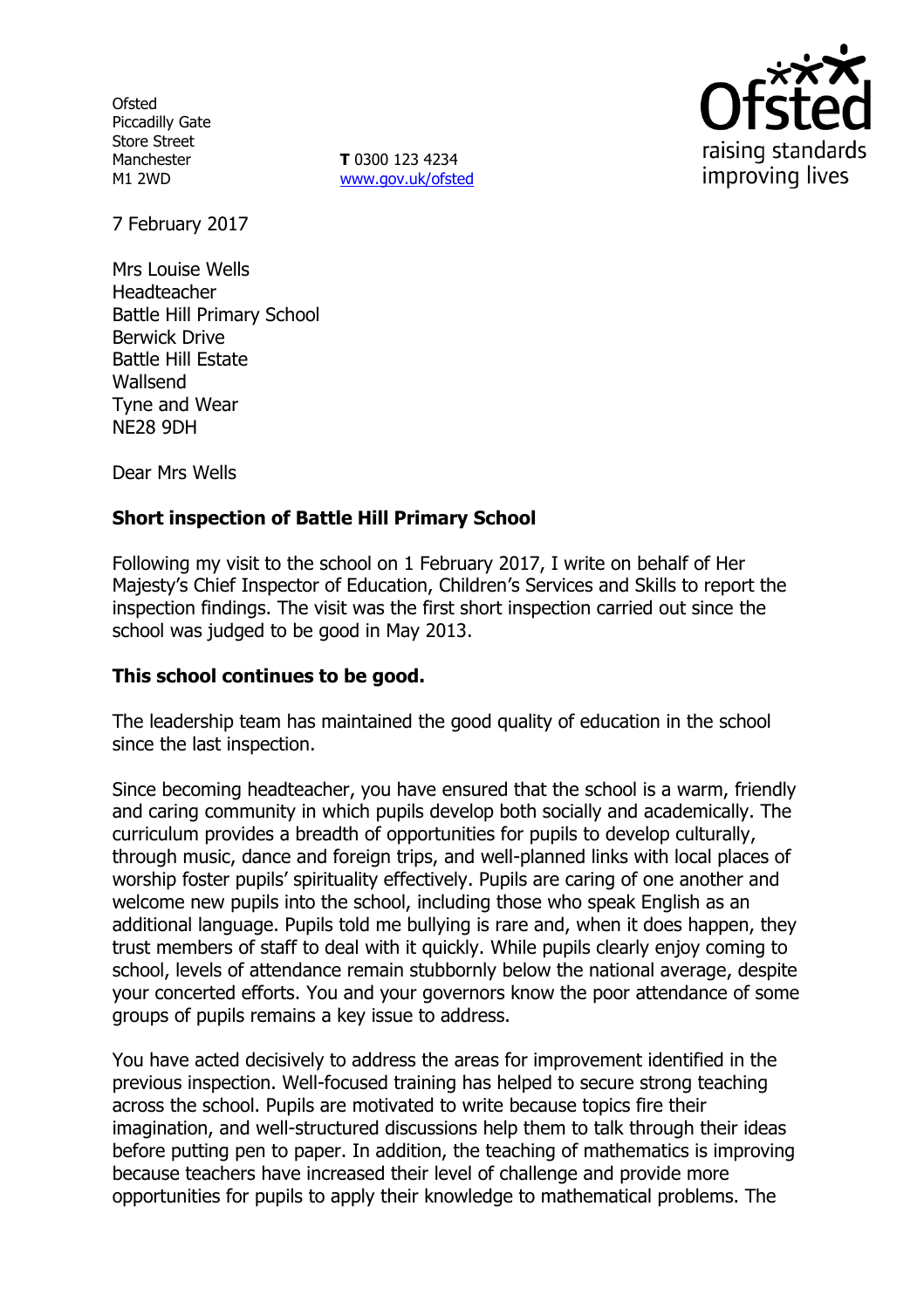

appointment of the deputy headteacher and assistant headteacher has brought more capacity to leadership and management. Middle leaders now demonstrate the necessary skills and ambition to challenge colleagues and raise standards.

Your clear vision, accurate evaluation and clarity of planning have ensured that outcomes in the school have improved. Parents are very praising of the positive start their children make in the early years. Good leadership of the Nursery and Reception has steadily increased the proportion of children attaining a good level of development, which rose above the national average in 2016. Progress and attainment in key stage 1 has been more variable over time. Almost all pupils reach the expected standard in phonics by the end of Year 2, although last year, some of the most able pupils made less progress than they should in reading, writing and mathematics. Strong progress across key stage 2, particularly in mathematics, ensures that pupils reach levels of attainment above the national average by the time they leave the school. In recent years, disadvantaged pupils and pupils who have special educational needs and/or disabilities have made similar progress to their peers in the school and attained standards in line with other pupils nationally.

## **Safeguarding is effective.**

You and the governors are vigilant in ensuring that pupils are kept safe. You ensure that rigorous checks are made on all adults who work in or visit the school. Child protection policies are reviewed regularly and up-to-date training is provided for all members of staff. As the school's designated safeguarding leader, you give considerable time to working with external partners to ensure that your most vulnerable pupils are protected from harm. In particular, the progress of children who are looked after by the local authority is carefully monitored. Governors are knowledgeable about their responsibilities and ensure that the school's safeguarding arrangements are audited annually.

# **Inspection findings**

■ Parents report that the early years staff 'are prepared to go the extra mile' and they are delighted by the individual support their children receive. Teachers and other adults are skilled in assessing children's level of development and designing activities that promote their development. There are good arrangements in place to develop children's speech and language, and effective teaching helps children to secure a sound grasp of phonics and numbers. Good communication and strong partnerships with parents are notable features of the provision. Children quickly learn to play sociably and their curiosity is aroused by engaging activities and stimulating resources. Outcomes at the end of the early years have improved year on year, as leaders have raised expectations and sharpened the quality of teaching. Provision for two-year-olds fully meets statutory welfare requirements and is of good quality. Leaders have ambitious plans to further develop the early years so that provision for the youngest children is more seamlessly integrated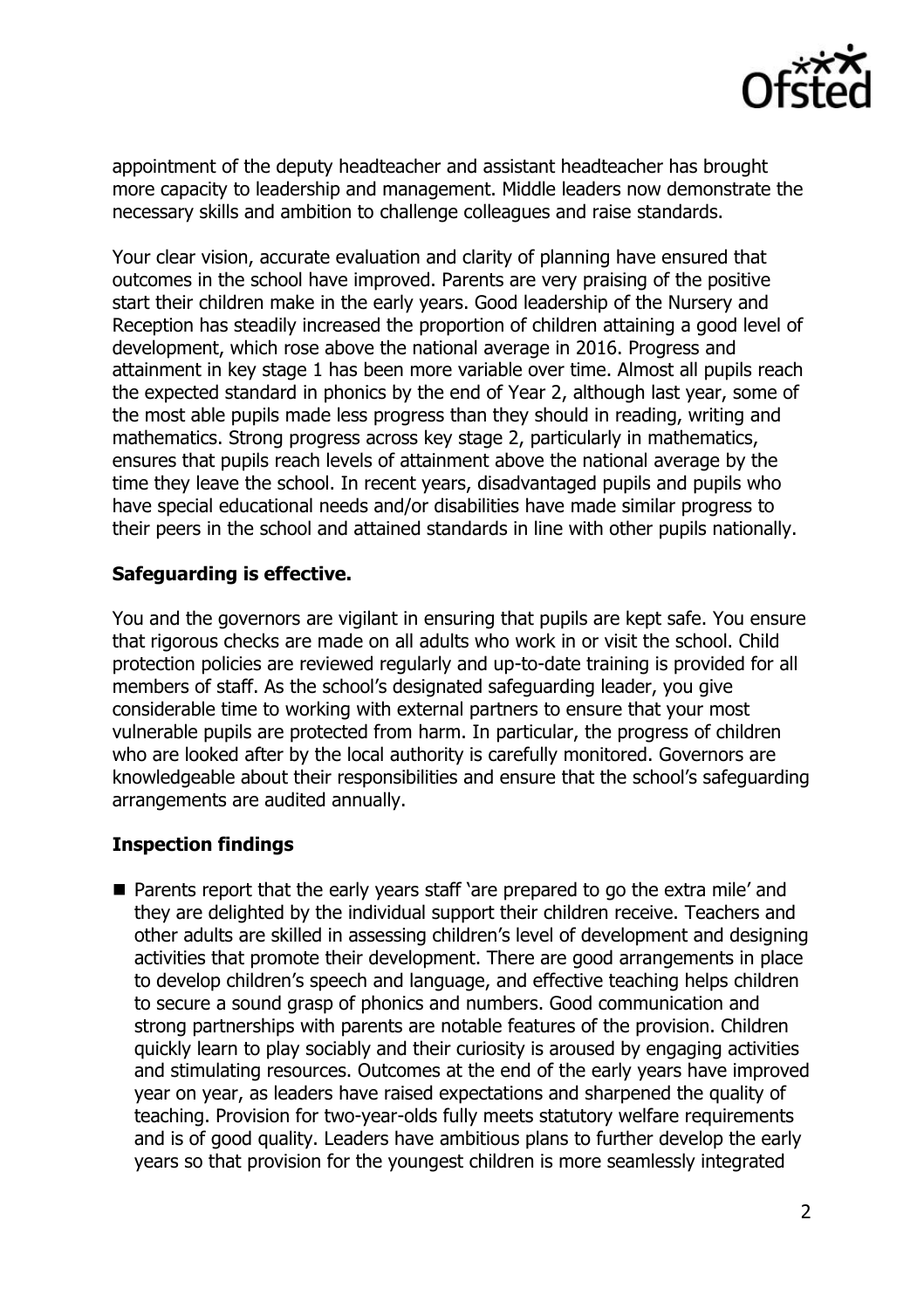

with the Nursery and Reception.

- In 2016, the overall proportion of pupils reaching the expected standard in reading, writing and mathematics dipped below that seen nationally, because some of the most able pupils did not make enough progress. You have analysed why this was and consequently introduced more challenge into the teaching of writing and mathematics. Together we observed a mathematics lesson in which pupils made strong progress when challenged to explain their thinking and consider alternative approaches to calculation. You also group pupils carefully for phonics lessons to ensure that the right level of challenge is provided. Pupils are heard to read more frequently. More ambitious targets have been set and the progress of pupils in Years 1 and 2 is being very carefully checked. Additional support is being provided for any pupil who falls behind. Your most recent assessment information indicates that more pupils are on track to attain both the expected and higher standard in 2017. Governors know outcomes at the end of the early years have risen over recent years and are checking carefully to see whether this good start is being fully sustained for all pupils across key stage 1.
- You make every effort to impress upon pupils and their families the importance of good attendance. Displays around school encourage high attendance and assemblies regularly celebrate and reward those pupils who attend well. Members of staff telephone the parents of absent pupils on a daily basis and you provide a breakfast club, which helps some children to attend school regularly and punctually. Nevertheless, the level of attendance has remained slightly below the national average and the attendance of disadvantaged pupils needs to improve. Over the past year, you have taken an increasingly firm line. You require the parents of persistently absent pupils to meet with you and you have prosecuted those families that do not cooperate and improve their child's attendance. These approaches are yet to have a decisive impact, although there are some signs that attendance for some groups of pupils is improving.
- The strengthened leadership team is now better placed to check the quality of teaching and identify where improvements can be made. In addition, middle leaders are skilled in checking the quality and impact of teaching. For example, they are adept at reviewing the work in pupils' books to see if they are making the progress they should. Consequently, the guidance they provide for teachers and support staff is helping them to refine their practice. Middle leaders have also provided helpful training and demonstrations of new approaches to the teaching of mathematics, which are becoming established across the school.
- The governing body strikes an effective balance between supporting leaders and holding them to account. New governors with appropriate professional experience have brought more rigour to the checks governors make. Governors ensure that you and your staff are held tightly to account through the setting of challenging objectives. Governors have also promoted strong links with other primary schools and the local secondary school. As a result, transition arrangements to the next phase of education are well developed.